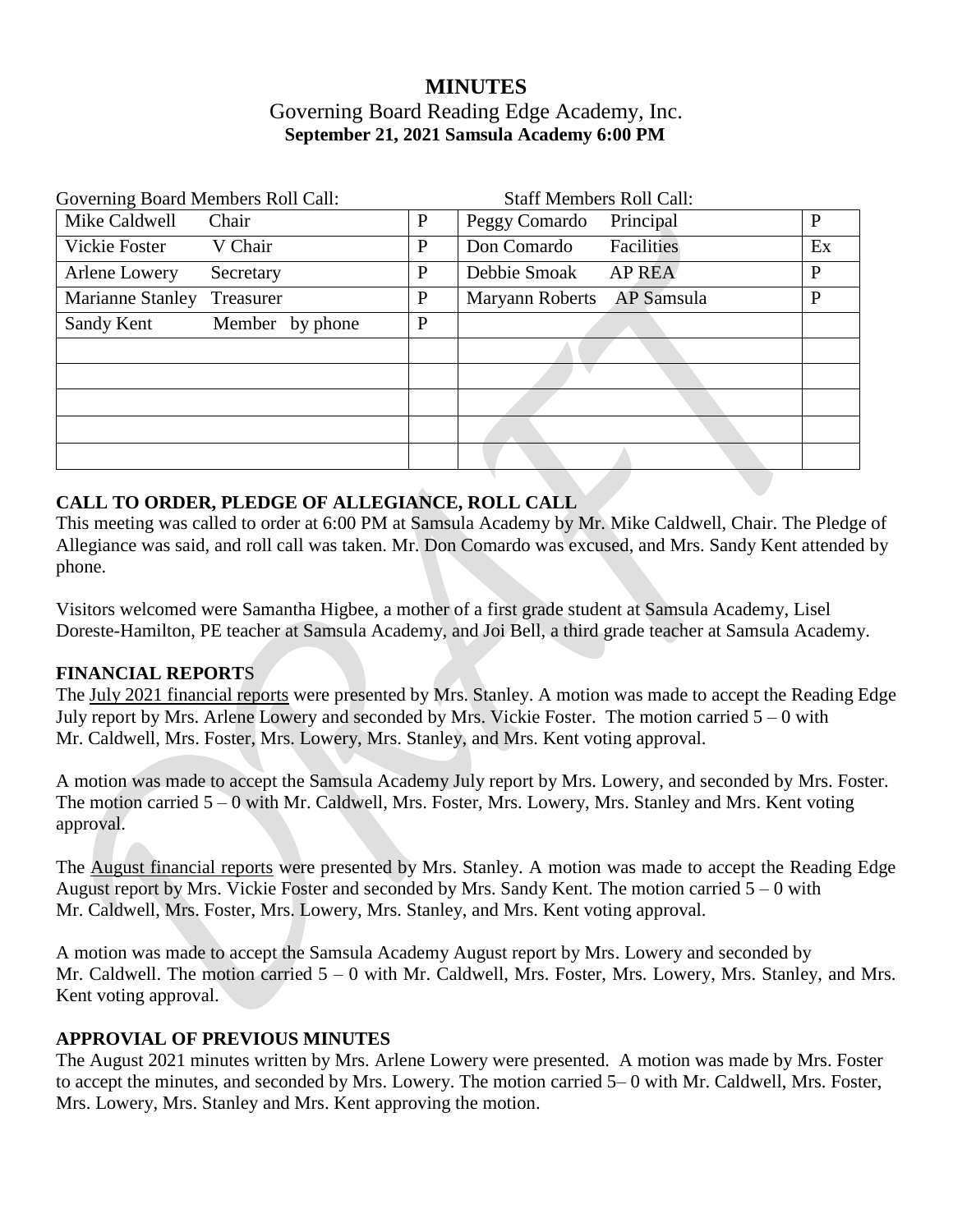### Page 2

## **ASSISTANT PRINCIPAL'S REPORTS**

### **Reading Edge Academy, Ms. Debbie Smoak**

In addition to reporting the daily activities for the month of September, Mrs. Smoak reported that Reading Edge Academy scored an overall **B** for FSA Testing. This was quite achievement, as the overall Volusia County School District was ranked a C. Classes during the 2020 covid pandemic were held both online and at the school locations.

Reading Edge Academy's current enrollment is 303.

#### **Samsula Academy, Ms. Maryann Roberts**

In addition to reporting the daily activities for the month of September, Ms. Maryanne Roberts presented a report that explained that Samsula Academy missed by one point to be classified as a B school. When compared to the District, Samsula excelled in 3<sup>rd</sup> Grade ELA, 3<sup>rd</sup> Grade Math, 4<sup>th</sup> Grade ELA, and 5<sup>th</sup> Grade ELA. The test scores for 5th Grade Math and Science were not above the District, and this is the area that the focus will be on the 2021-2022 school year.

Samsula Academy's enrollment is currently 185.

### **PRINCIPAL'S MESSAGE**

Mrs. Comardo thanked both her Assistant Principals, Mrs. Debbie Smoak and Mrs. Maryann Roberts for their continued dedication for all the things that they do to make both schools a success. The latest was the completion of the Florida Instructional Continuity Plan (ICP).

#### **OLD BUSINESS**

**Samsula Building Plans –** Mrs. Comardo stated that there was nothing new to report on the building plans to improve the buildings at Samsula Academy. It was requested that this item be temporarily removed from the agenda until such time that there is something to report.

#### **Charter Contracts**

Mr. Caldwell reported that Charter Contracts with the Volusia County School District and both Samsula Academy and Reading Edge Academy are approved and signed.

#### **Approval of 2021-2022 Budget**

The 2021-2022 budgets for both schools compiled by Peggy Comardo and Governing Board Treasurer Marianne Stanley were presented. It included the newest Esser II Advance funds recently received, \$116,978.40 for Reading Edge Academy, and for Samsula Academy, \$99,338.80.

A motion was made to accept the Reading Edge Academy budget for 2021 – 2022 by Mrs. Vickie Foster, and seconded by Mrs. Arlene Lowery. The motion carried 5 – 0 with Mr. Caldwell, Mrs. Foster, Mrs. Lowery, Mrs. Stanley, and Mrs. Kent voting approval.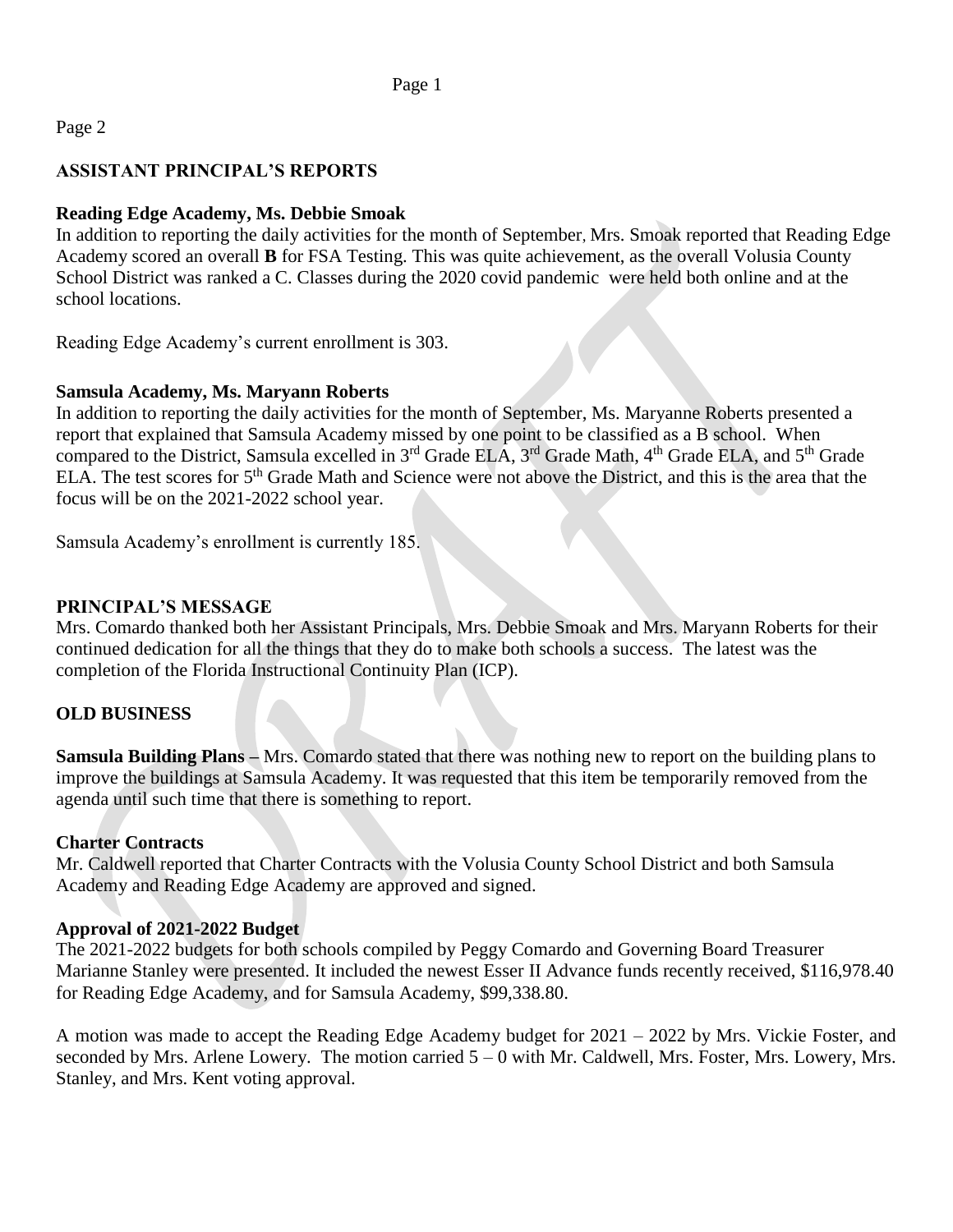A motion was made to accept the Samsula Academy budget for 2021 – 2022 by Mrs. Sandy Kent, and seconded by Mrs. Arlene Lowery. The motion carried 5 – 0 with Mr. Caldwell, Mrs. Foster, Mrs. Lowery, Mrs. Stanley, and Mrs. Kent voting approval.

Page 3

## **NEW BUSINESS**

## **Request for Time Off Form/Teachers Requesting Leave during Blackout Dates**

The new Request for Time Off Form which included signature by the Chair was used for teachers requesting time off during blackout dates.

The Board heard the letter from a teacher at Samsula Academy, who was asking for the dates of October 14<sup>th</sup>,  $15<sup>th</sup>$ ,  $18<sup>th</sup>$  and  $19<sup>th</sup>$ . A motion by Mr. Caldwell and seconded by Arlene Lowery to grant this request with pay was made. All Governing Board members voted their approval. Mr. Caldwell signed the request.

The Board heard the letter from a teacher at Reading Edge Academy who requested the date of September 3<sup>rd</sup>. A motion by Mrs. Foster and seconded by Mr. Caldwell to grant this request with pay was made. All Governing Board members voted their approval. Mr. Caldwell signed the request.

The Board also heard the request from a teacher at Reading Edge Academy who was requesting a leave of absence from October to December. A motion was made to grant this request by Mrs. Stanley and seconded by Mrs. Foster. All Governing Board members voted approval. Mr. Caldwell signed the request, and Mrs. Smoak said she would hire a long term sub.

### **Board Approval for Out of Field Teachers**

Mrs. Smoak presented a list of teachers who would be working Out of Field (meaning they would only be granted one year without a full certification to teach during their teaching career). This included five new teachers; Kindergarten, 1<sup>st</sup> Grade, 2<sup>nd</sup> Grade, 5<sup>th</sup> Grade, and Art. Mrs. Lowery made a motion to approve those candidates for hire, seconded by Mrs. Foster. The motion carried 5 – 0 with Mr. Caldwell, Mrs. Foster, Mrs. Lowery, Mrs. Stanley, and Mrs. Kent voting approval.

#### **Employee Covid Relief Payments**

It was discussed that in addition to the teachers who worked during the pandemic and received Covid Relief Payments, dedicated staff who also worked at that time should also receive payment of \$ 1,000. However, due to payroll requirements, taxes should be taken out.

A motion was made to pay the Reading Edge employees who also worked during the pandemic by Mrs. Vickie Foster and seconded by Mrs. Sandy Kent. The motion carried 5 – 0 with Mr. Caldwell, Mrs. Foster, Mrs. Lowery, Mrs. Stanley, and Mrs. Kent voting approval.

A motion was made to pay the Samsula Academy employees who also worked during the pandemic by Mrs. Vickie Foster and seconded by Mrs. Marianne Stanley. The motion carried 5 – 0 with Mr. Caldwell, Mrs. Foster, Mrs. Lowery, Mrs. Stanley, and Mrs. Kent voting approval.

#### **Volusia County Mask Mandates**

The current Volusia County School District Mask Mandate includes an Opt Out agreement that parents can sign if they do not want their child to wear a mask during school time. It was agreed by the Reading Edge Academy, Inc. Governing Board that they will follow these guidelines set forth by the District.